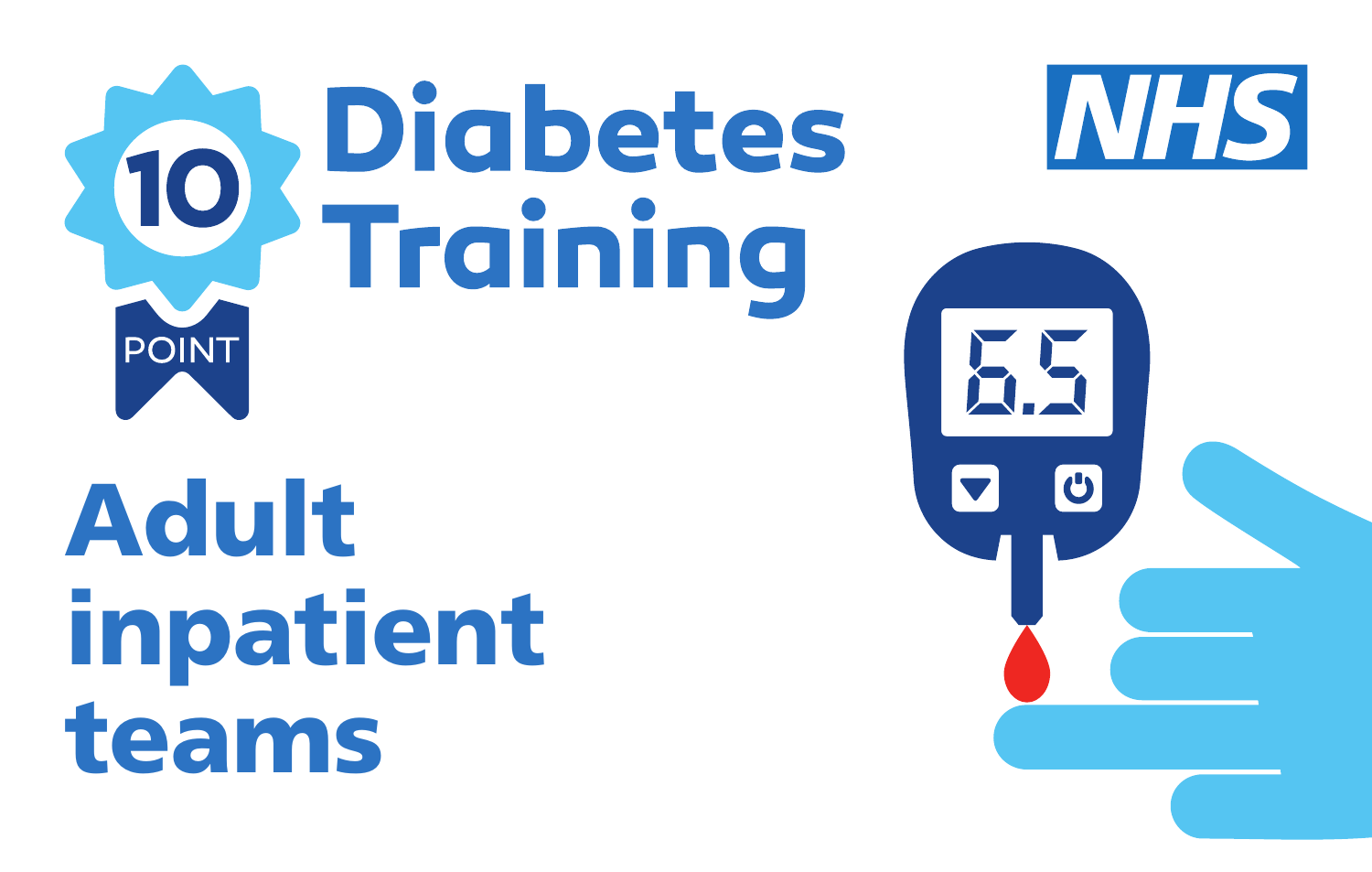

- $\bullet$  It is often safer for patients to self-manage diabetes
- $\bullet$  What is the self-administration policy in your hospital?
- $\bullet$  Listen to the person: they live with their diabetes 365 days a year
- $\bullet$  Diabetes is a challenging condition which can impact wellbeing

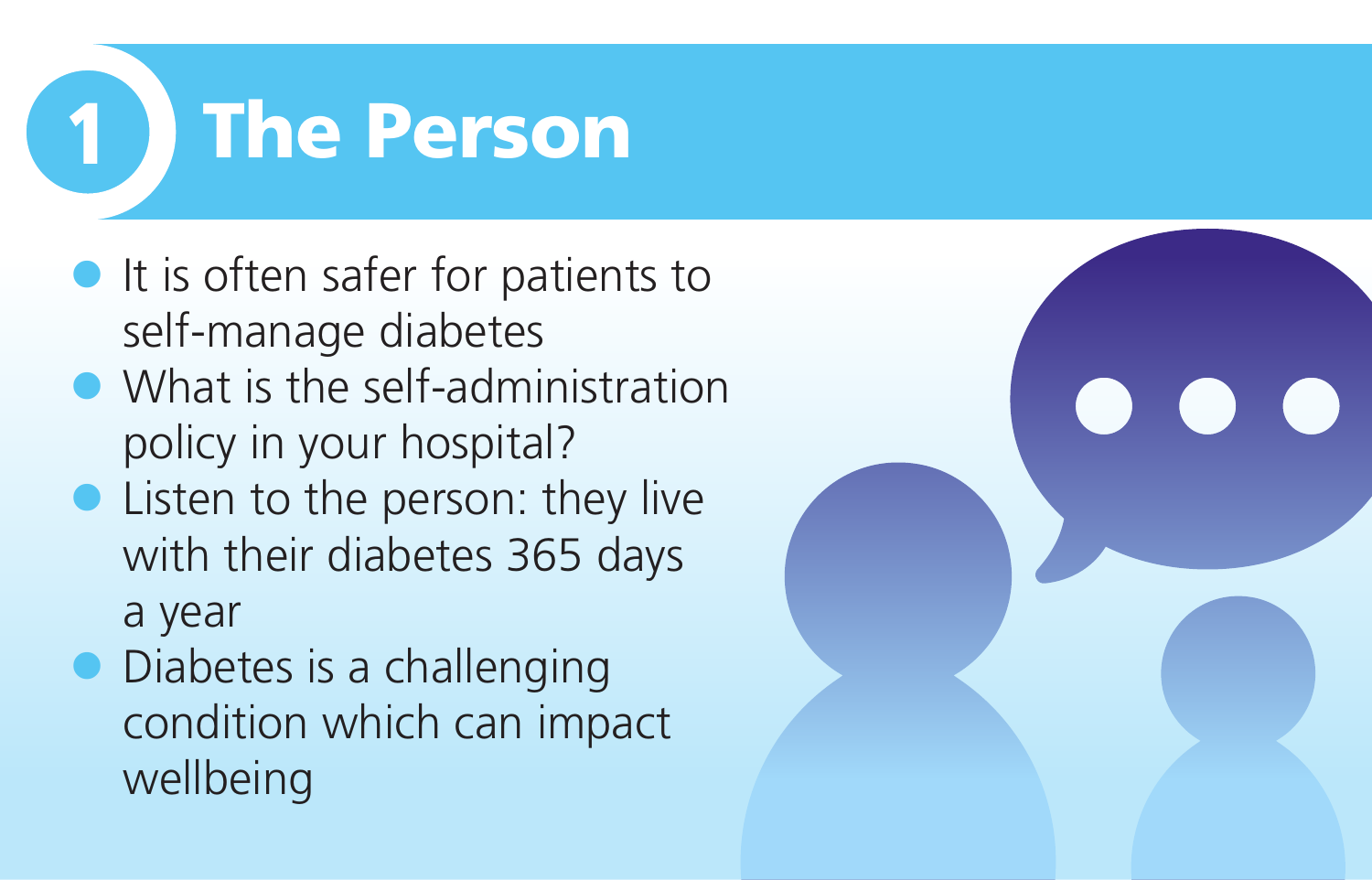# 2) Know the difference<br>between types of diabetes

- People with type 1 diabetes need insulin for life: even in the last days of life to prevent diabetic keto-acidosis
- People with Type 2 diabetes may be on diet alone, diet plus tablets, injectable therapies, insulin or a combination of these
- $\bullet$  Stopping insulin without review can seriously harm your patient
- 20% of people with serious mental illness develop type 2 diabetes but up to 70% are unaware of the diagnosis and die 20 years earlier due to heart disease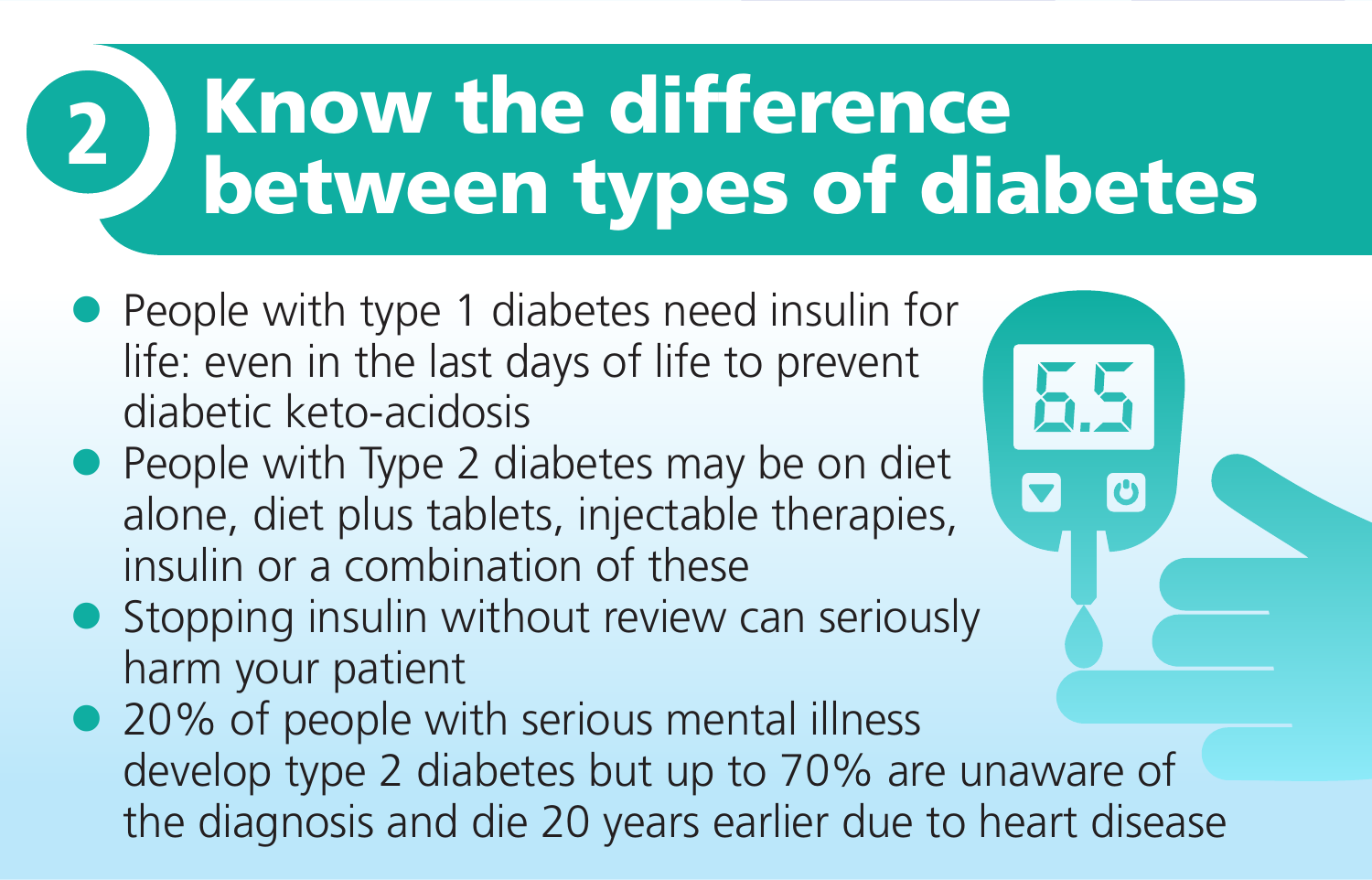## **3 Feet** (see 'Touch the toes test' overleaf)

- Within 24 hours of admission all people with diabetes must have a foot check documented
- Always remove dressings
- $\bullet$  If you identify a problem: find out how and where to refer in your locality
- Referrals are usually made to: The Diabetes Specialist Team, Podiatry or Vascular on-call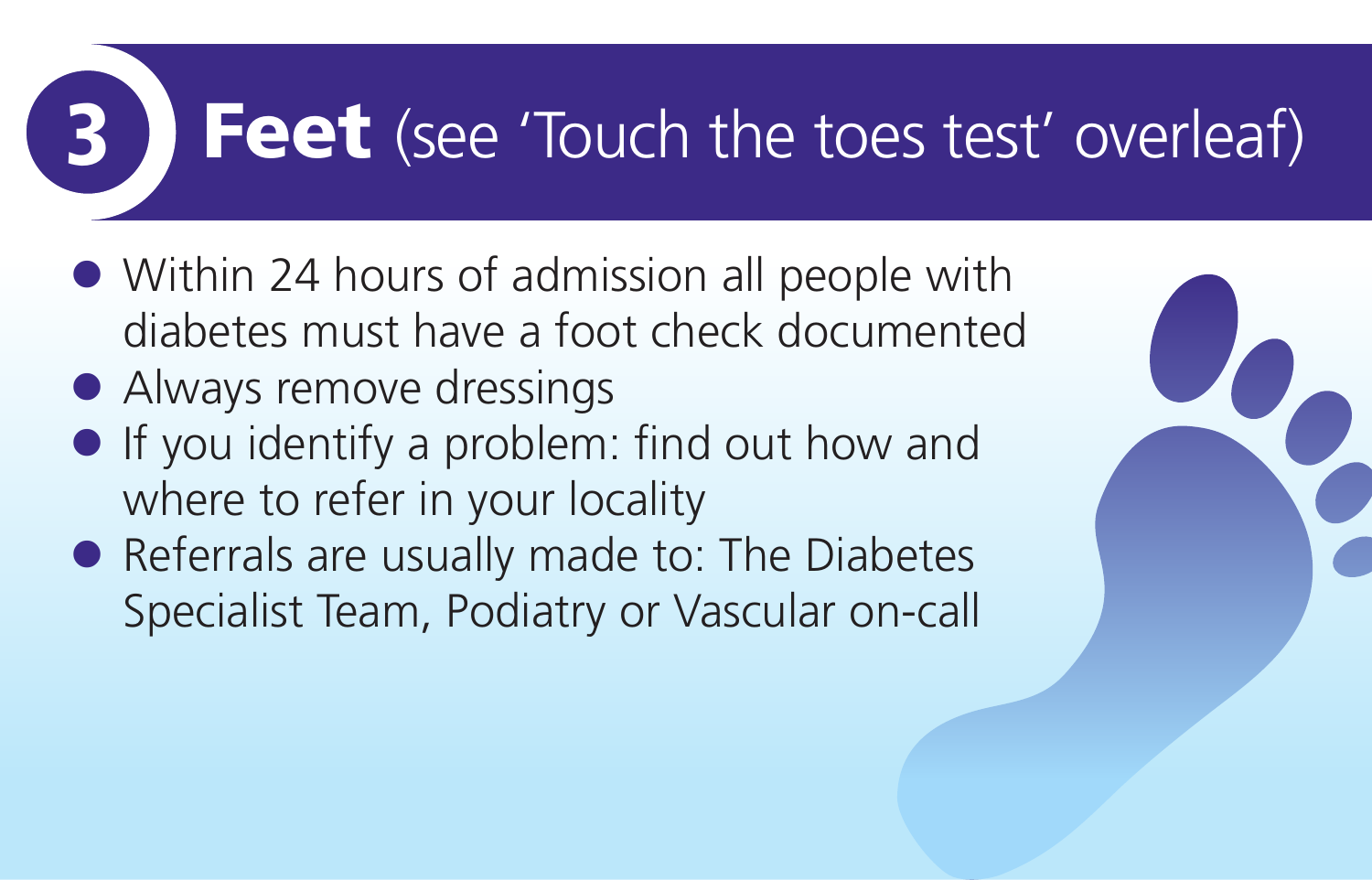# Hypoglycaemia or low blood glucose ('4 is the floor') <sup>4</sup>

- l Hypoglycaemia can kill and must be treated immediately: know your local treatment pathway
- Patients conscious and able to swallow:
	- Step 1 fast acting glucose Step 2 carbohydrate snack

4

- Patients unable to safely swallow or unconscious:
	- See local treatment pathway
- Symptoms: sweating, pale, shaky, sleepy, confusion, aggression, unconscious
- Patients at risk: frailty, dementia, renal impairment, insulin or sulfonylurea treatment, poor appetite
- l Refer to the diabetes team if severe or recurrent
- l Hypoglycaemia requiring IM glucagon should be reported to the National Diabetes In-patient Harms Audit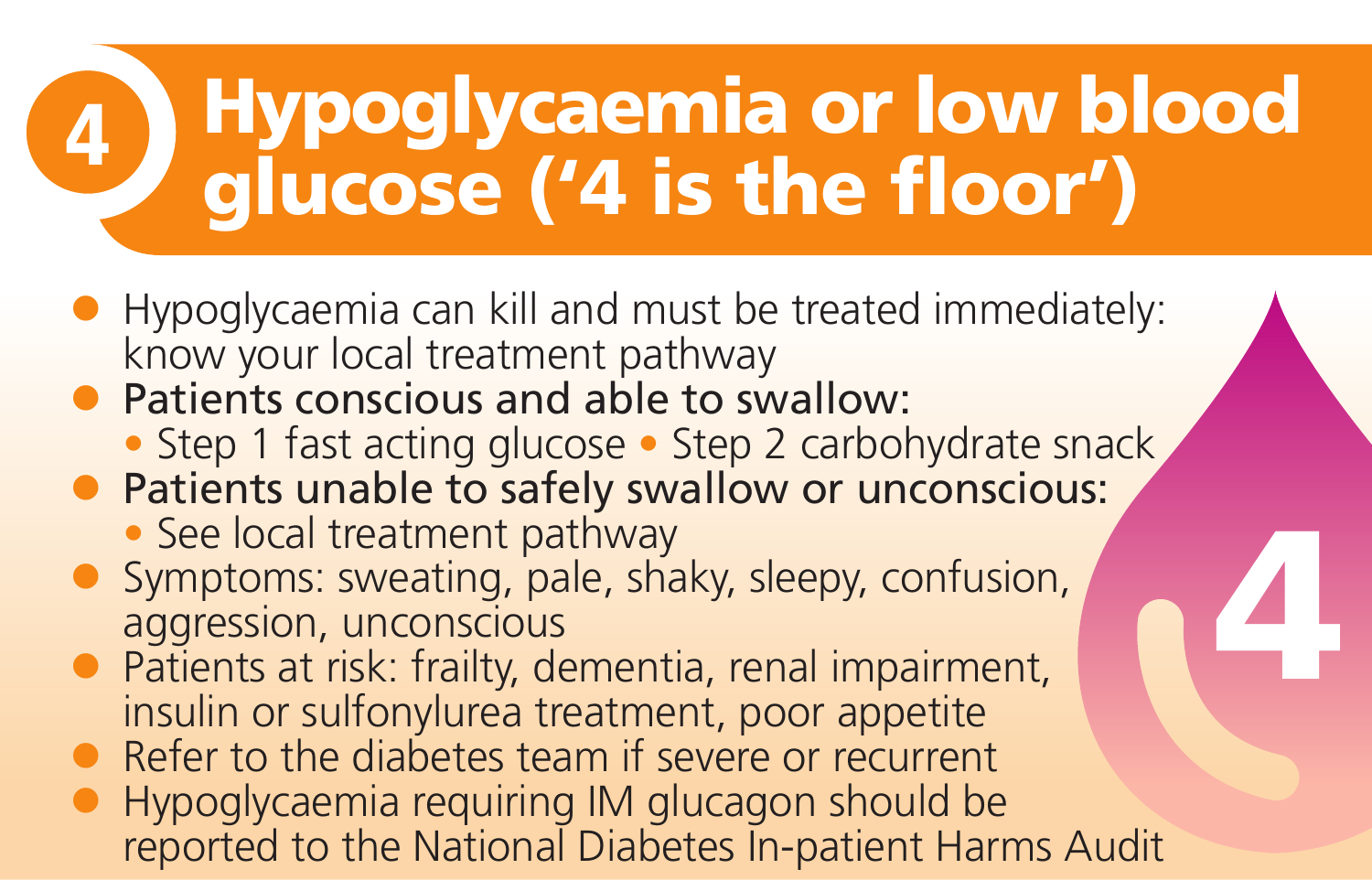### Hyperglycaemia (high blood glucose consistently in double figures) 5

- l Hyperglycaemia can kill if left untreated, especially in Type 1 diabetes
- Avoid PRN insulin and request diabetes review if blood glucose consistently in double figures
- $\bullet$  Symptoms: thirst, polyuria, blurred vision, tired infections, weight loss, incontinence
- **Causes: virus eg COVID-19**, bacterial infection, insulin or medication omission, being unwell, stress, newly prescribed or increased steroids or antipsychotics, enteral feeding, diet related, undiagnosed diabetes
- Check blood ketones in patients with Type 1 diabetes regardless of blood glucose if unwell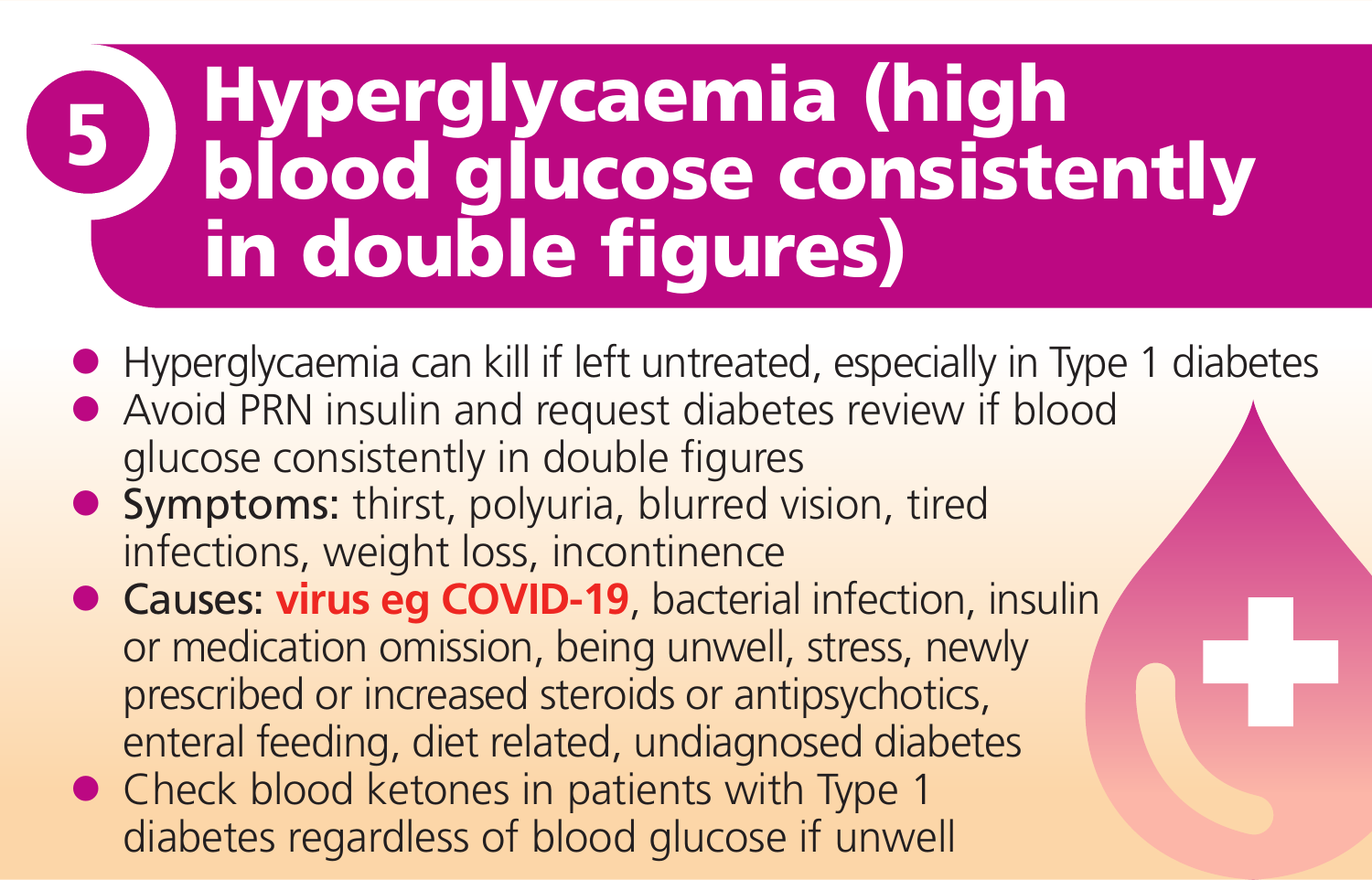## $6$ ) How do I prescribe and<br>administer insulin safely?

- $\bullet$  Insulin is a high risk drug
- **•** Ensure the right person, right insulin, right dose, right time, right device
- $\bullet$  Be familiar with the common insulin profiles
- $\bullet$  Never omit long acting insulin: ask if unsure
- $\bullet$  Be familiar with local prescribing quidelines

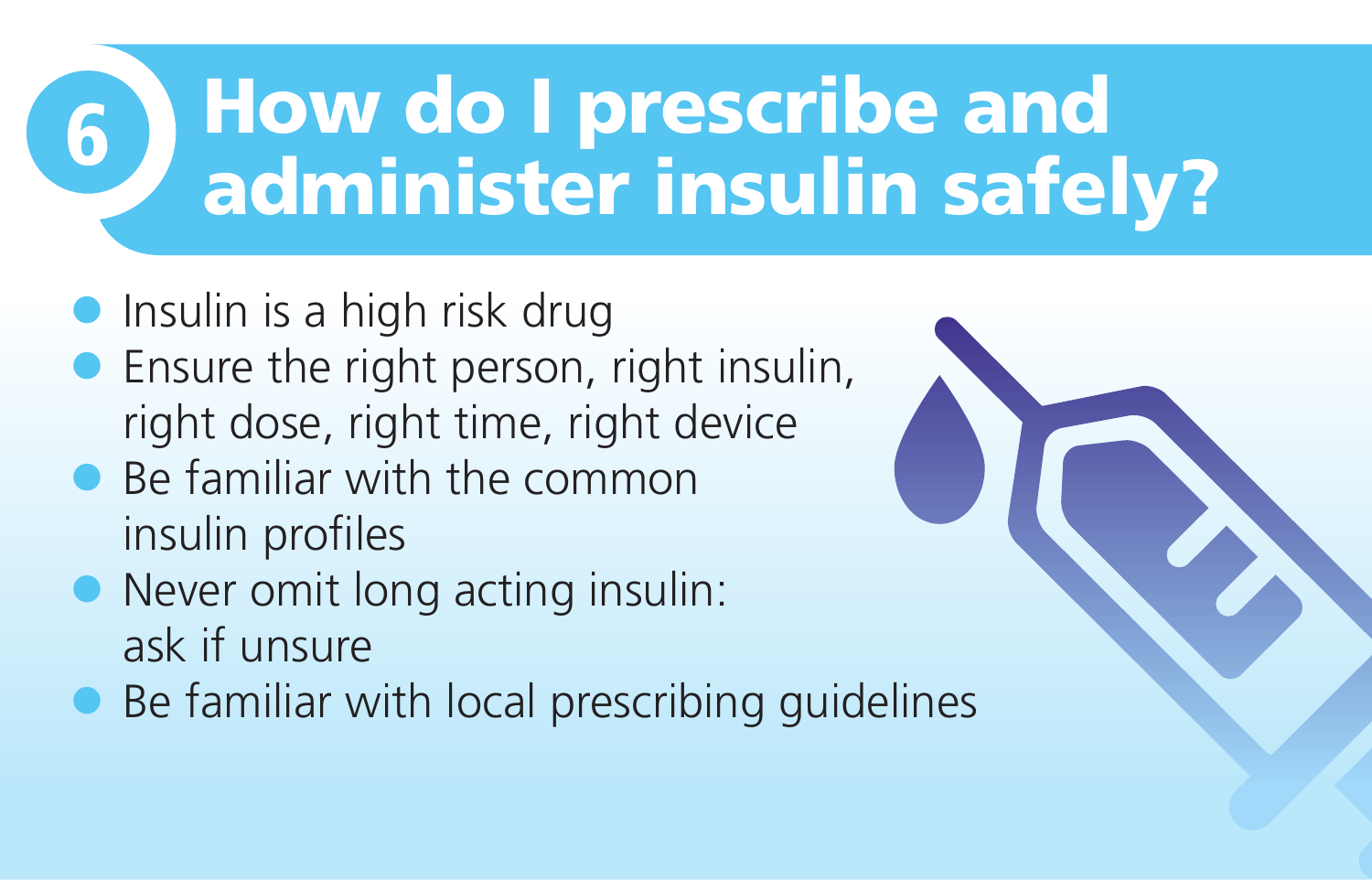## 7) How do I manage a tube<br>Thed person on insulin?

- **Give insulin at the start of the feed**
- **Remember to review the insulin dose** or regimen when feed is increased, reduced or stopped OR if the timing has changed
- **.** Look at local guidance on your intranet
- **Refer to the diabetes team if unsure**

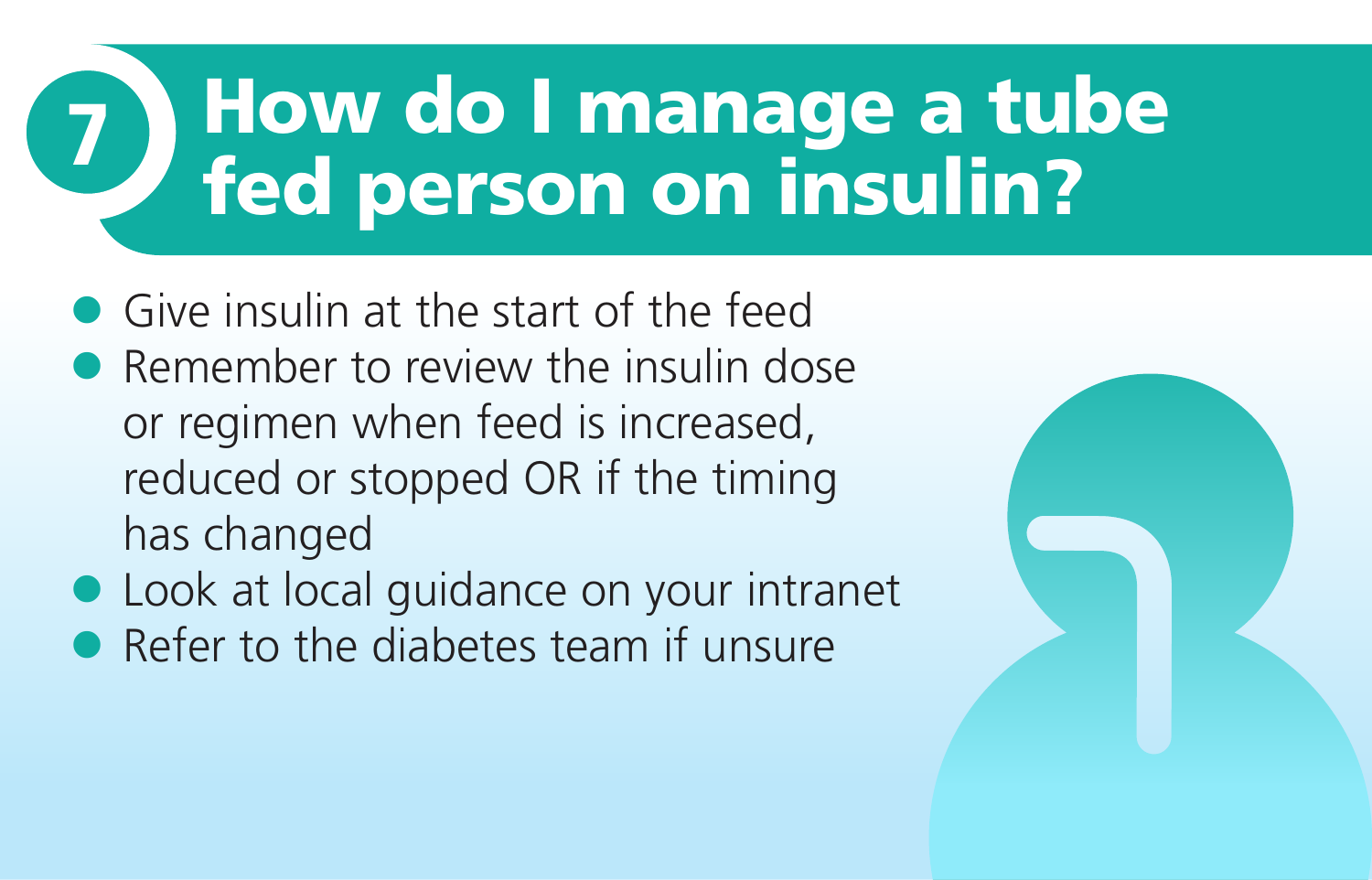# 8 Does my patient need<br>IV insulin? (not DKA or HHS)

- Not if eating and drinking
- Only in: NBM/peri-operatively/acutely ill patients
- $\bullet$  Always continue sub cutaneous long acting insulin alongside IV insulin
- Check blood glucose hourly
- Always use Trust variable rate intravenous insulin infusion (VRIII) guidelines
- $\bullet$  All patients receiving IV insulin must be prescribed IV dextrose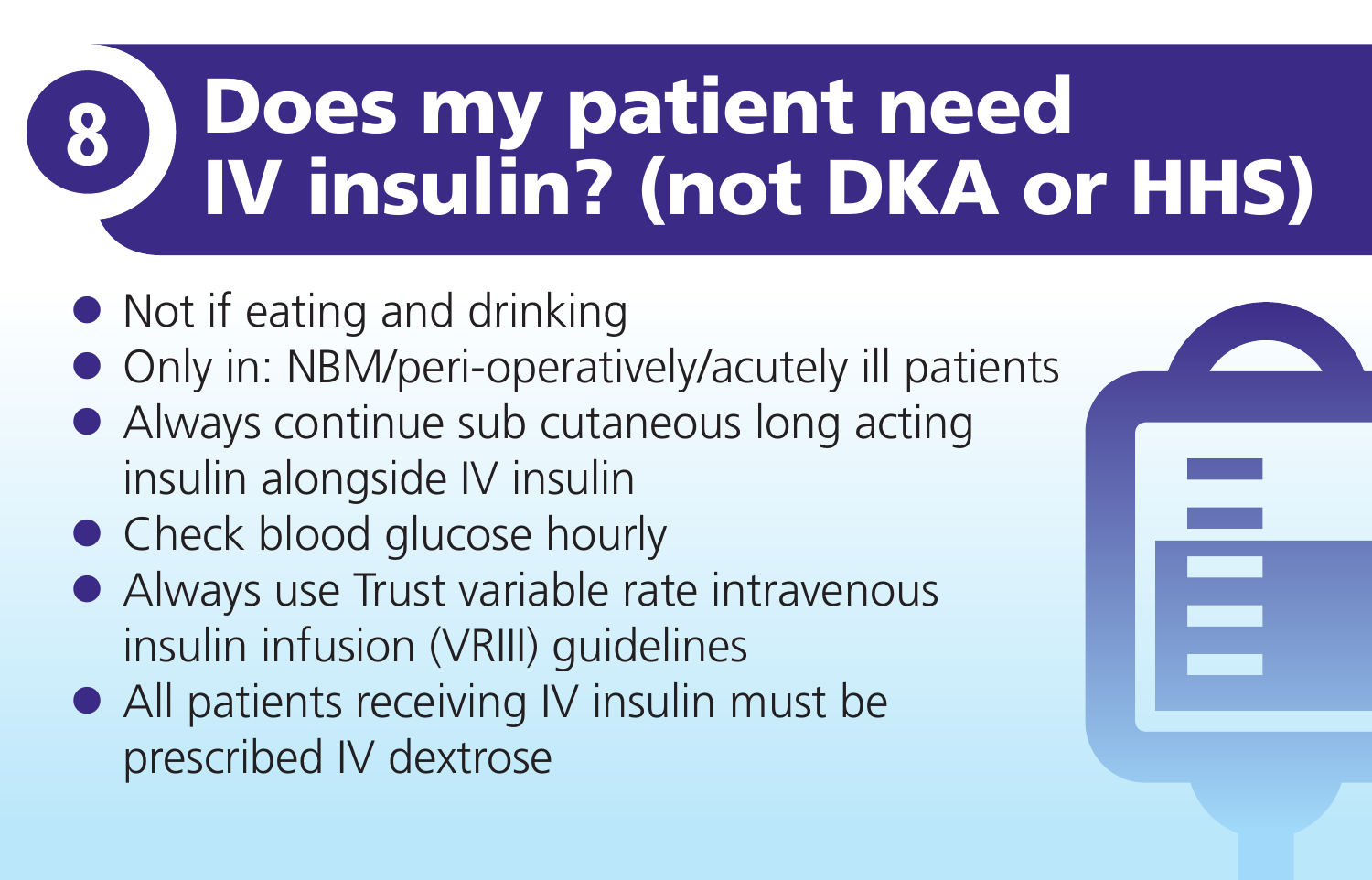### Diabetic ketoacidosis (DKA) and hyperosmolar hyperglycaemic state (HHS) 9

- **DKA and HHS are diabetic emergencies**
- l Seek senior advice and follow hospital guidelines
- Always refer to the diabetes specialist team
- Patients with DKA will require fixed rate intravenous insulin infusion (FRIII) when unwell
- Know how to diagnose HHS
- It can be harmful to lower blood glucose too quickly in HHS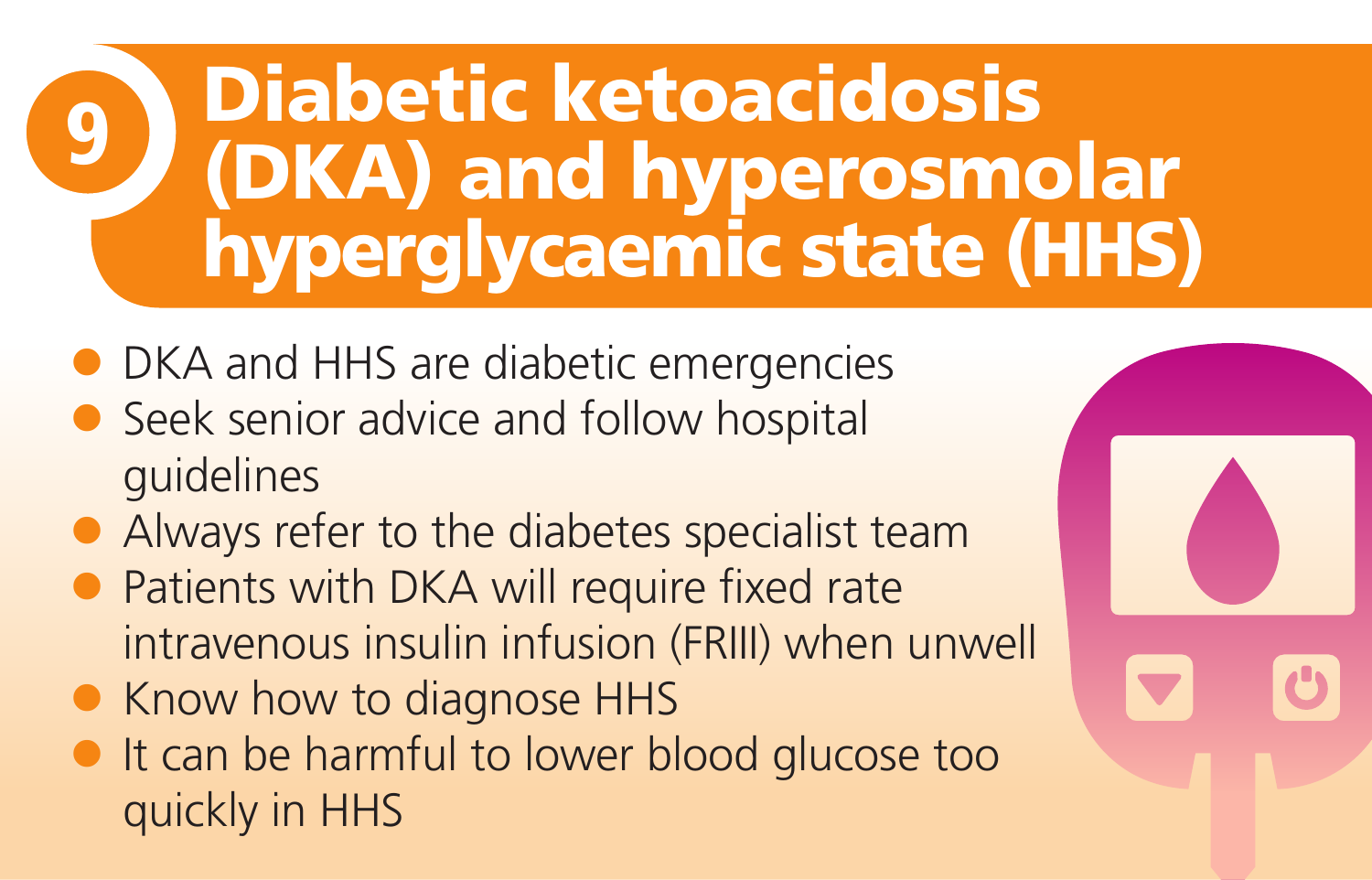# 10 Know how to refer to<br>diabetes team and podiatry

- l **COVID-19**: Ensure patients with **[Type 1](https://trend-uk.org/wp-content/uploads/2020/03/A5_T1Illness_TREND_FINAL.pdf)** and **[Type 2](https://trend-uk.org/wp-content/uploads/2020/03/A5_T1Illness_TREND_FINAL.pdf)** diabetes know what to do when they are ill at home (sick day rules)
- **•** Start discharge planning from the moment of admission
- **•** Ensure you know how to refer your patient to the diabetes specialist team, podiatry, medical and vascular doctor on-call in your locality
- $\bullet$  Speak to the ward pharmacist if you have queries about your patient's medication
- **·** Urgent referrals: DKA, HHS, acute diabetic foot, severe recurrent hypoglycaemia, pregnancy, insulin pump
- **For more information: see Joint British Diabetes** Society (JBDS) Inpatient guidelines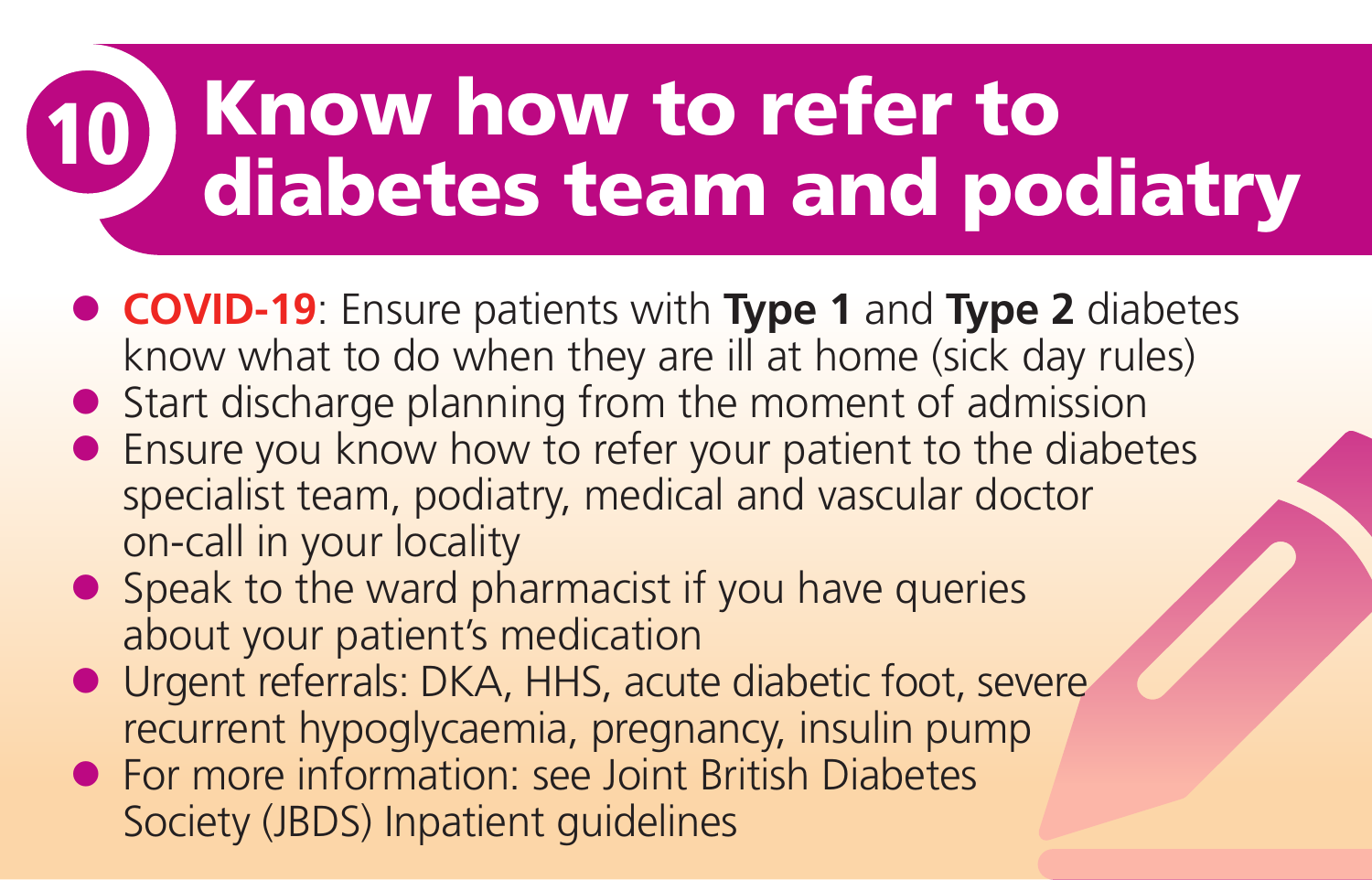## Touch the toes test

#### **Does your patient with diabetes have reduced sensation?**

- Ask the patient to close their eyes
- Tell the patient you are going to touch their toes
- Ask them to tell you which foot you touched, left or right
- l Touch toe number 1 for two seconds gently. *Do not repeat*
- Continue until you have assessed 6 toes as marked on the diagram
- If your patient cannot feel 2 or more toes they have *reduced sensation* for their foot check



(The Ipswich Touch Test reproduced with permission from Diabetes UK)

### **All patients with diabetes must have a foot check within 24 hours of admission to hospital**

## **CHECK**

- **Remove socks/dressings/bandages**
- $\bullet$  Is there an active foot problem Ulcer? Gangrene? Black necrotic tissue? Black toes? Exposed bone?
- Is there reduced sensation? Follow 'Touch the toes test'
- **Document your foot check according** to local documentation policy

## **PROTECT**

- **Apply new dressings/bandages** (use wound management guideline or patient's care plan)
- l Ensure heels are offloaded as per Trust policy
- Check feet daily for any new problems

### REFER

● Active foot problem? Know how and where to make an urgent podiatry referral in your locality

### See **www.knowdiabetes.org.uk**

for more information on diabetes foot care